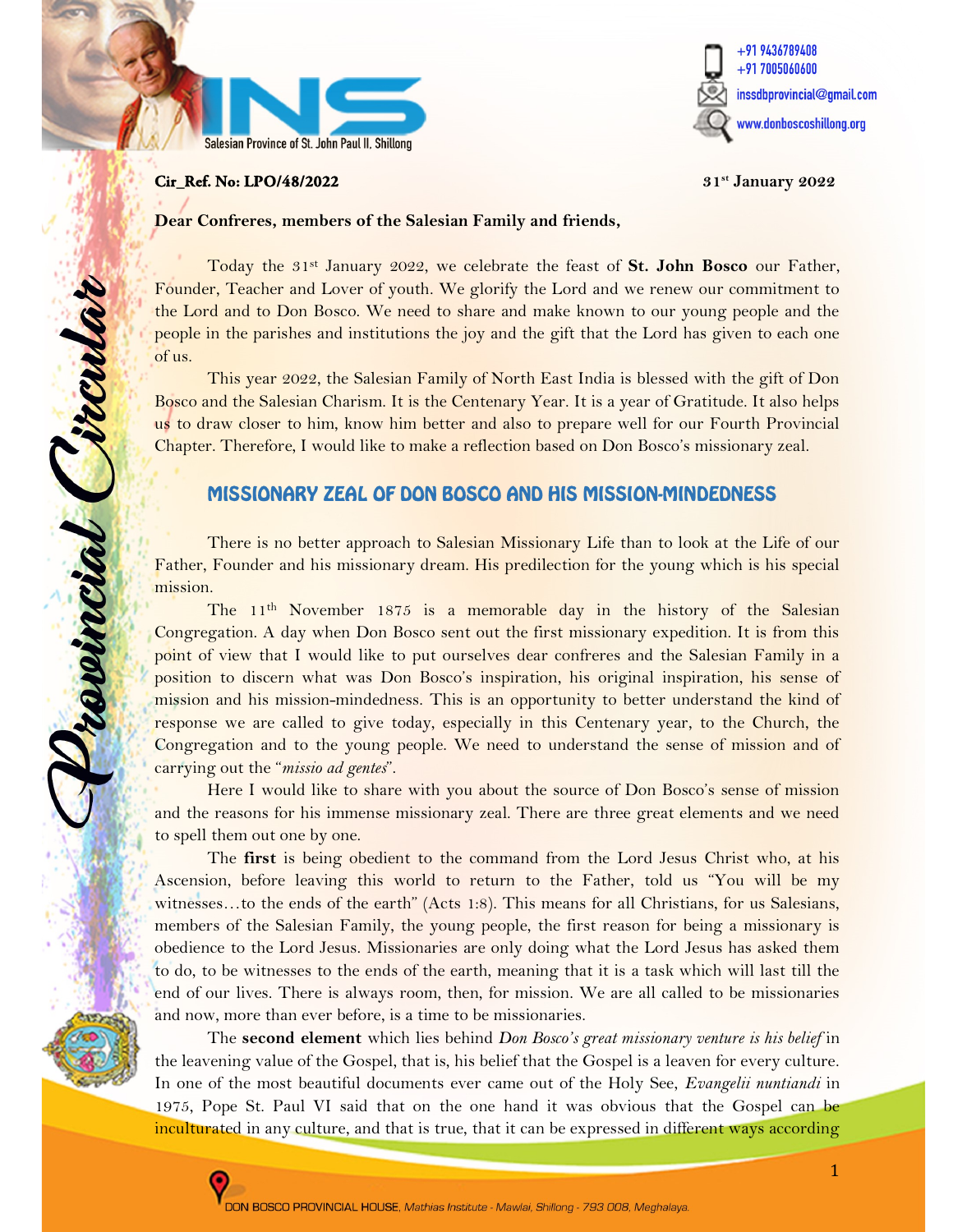



to the culture, but that the Gospel is also called not to identify itself with any culture. To understand why it cannot be identified with any culture it is enough to look at the cross. The cross blew Jewish culture wide open – it was closed in on itself and would not allow itself to be purified and transformed by Jesus and his Gospel, something we find reaffirmed in John's Gospel in Chapter 19:6, "We have a law, and according to that law he ought to die". The crucifixion seriously questions cultures for their lack of humanity, for everything that does not correspond with God's plan regarding the dignity of all people, whatever their culture, gender, race, or colour of their skin.

The cross obliges culture, any culture, to take another look at itself, so there is no evangelization unless the very nerve centre of culture is touched, the soul of culture, the decision-making heart of human beings. We saw an example of this is in some Christian countries, where two peoples who had received the Gospel already for centuries but who just twenty years ago or so witnessed a genocide which killed millions of people, most of them Christians. So, what does all this mean? It means that the Gospel had not touched the nerve in their culture. Every culture is important because it is the place where people are born, grow, develop, learn to relate, face up to life, but every culture has so many limits. So here we have Don Bosco's firm conviction of the leavening power of the Gospel which is able to take on, yes, but, at the same time purify and uplift culture. Put in other words, the whole world needs the Gospel. When we speak of a missionary sense, we are not just thinking of some continents but the whole world to be evangelized or re-evangelized. So even if not, everyone goes to the missions, everyone has to be a missionary there where they find themselves.

The third key and a very specific element of Don Bosco's mission-mindedness is his predilection for the young, aware that they do not count in the social fabric of peoples and they seem to have to be resigned to being merely consumers of products, experiences and sensations, or being spectators of history rather that key players. But this does not correspond with the Gospel, or Jesus' idea and practice. When the question was put to him "Who is most important?", he called over a child and placed him in their midst. This means that the young, the children, the teenagers must be at the centre: this is one of the richest elements of the Salesian spiritual legacy and it is this legacy that we should bring to all cultures. We go to where often young people do not count for anything.

Don Bosco was a man who was sensitive to the social situation, a man who saw in the poor and abandoned youngsters a sign that God was pointing out to him as his mission, a man who sees that maybe he has to embark on new directions as a priest, a man who had no other reason to live other than for the young; a man who discovered that even if the young do not count in society they are the most delicate portion and so in need of great opportunities, resources and investment for their development; a man who knew how to believe in them and place his trust in their education in a truly innovative style, involving empathy, trust, friendship, love, that produced marvelous results as demonstrated by the fact that these were the very same youth who then wanted to share Don Bosco's passion for education and extend his work into the future: Young people are not only the future: they are also the present!



L

revincial Pircula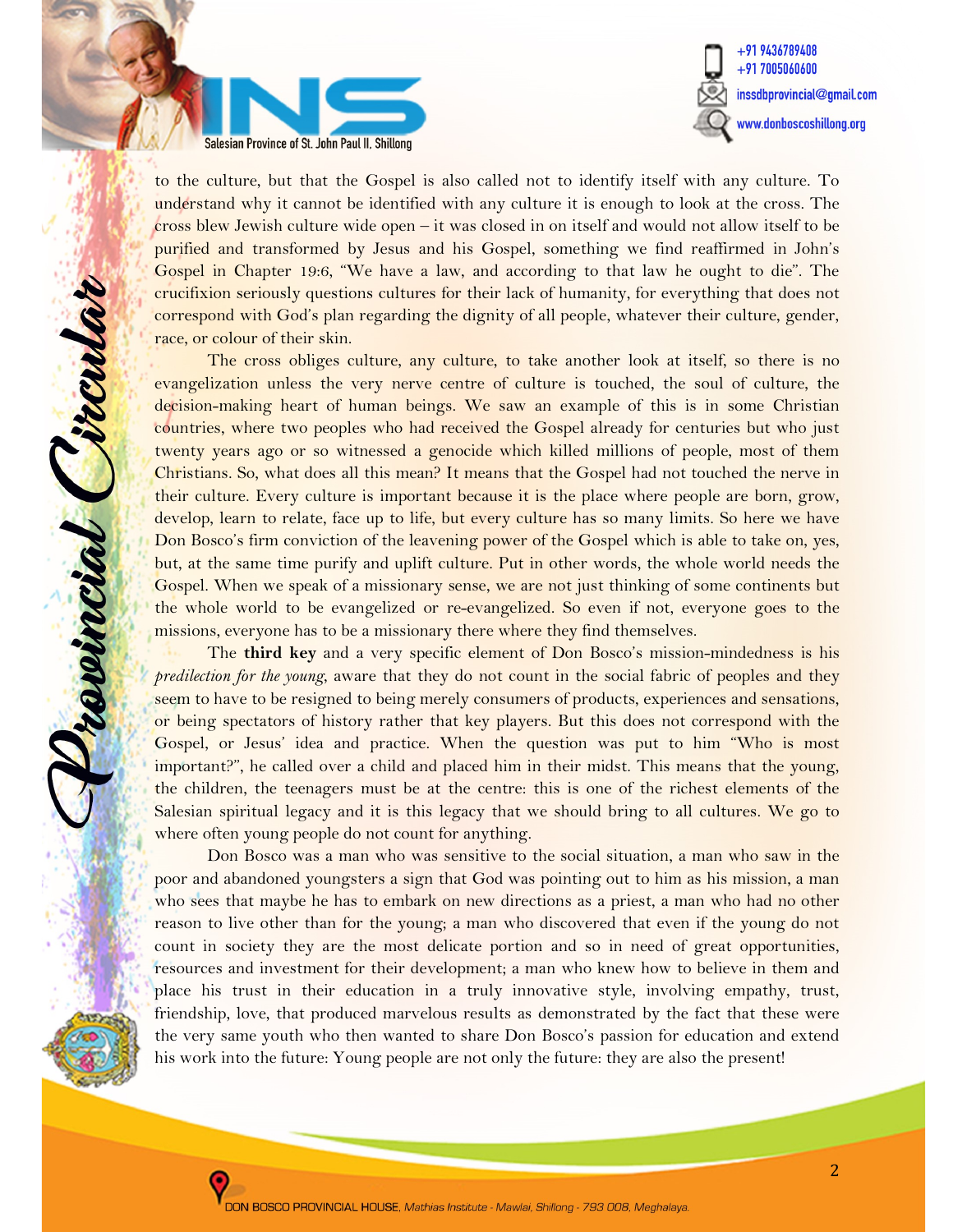



#### THE THREE ELEMENTS for reflection

#### 1. Obedience to Jesus' Command: Being witnesses of Christ

We have to be witnesses of Christ for North East India today or the world at large to have hope, because it seems that hope is dwindling. It would seem that we have arrived at the conclusion that we can achieve transcendence, the infinite through technology and the economy, but it is not true. We have been locked into an immanence without a future. We are witnessing the birth and development of a culture without a future because it lacks hope Being Christians then means taking our chances on North east India and the world with Hope. Just like Archbishop Luis Mathias's motto spelled it out very clearly - "Dare and Hope".

What does this mean? Pope St. John Paul II, the patron of Shillong Province expressed it very clearly as giving back the Christian soul to the process of integration. This is done not only by recognizing the past Christian roots, but especially by having Christians now who can give witness and say what it means for them to be Christians in a world that has decided to organize itself without God, like those who built the Tower of Babel and tried to reach heaven with their own hands, as if they wanted to wrestle heaven away from God and become God themselves. What does it mean to be Christians and give back a Christian soul to North east India? It means building a welcoming North east India and a welcoming world. The world we live in is decidedly unwelcoming. It is enough just to see the increasingly burning problem of migration, people seeking refuge from wars and underground movements, victims of natural disasters but also the result of sheer stupidity and injustice; it means taking our chances on a world which is more emphatic in a context of globalization. A world which gives prime of place to individual success, "being number one"; it means having a different idea of the person, community, social fabric, the world. It means building a world which has more and more respect for diversity. That is why I was saying that this missionary expedition is in continuity with Don Bosco's first missionary expedition in 1875 but is also different. We can no longer impose the Gospel today; we can offer it but not impose it. We need to be respectful of cultural, religious diversity and cooperate in building a world which is ever more comprehensive and tolerant. So, this is what it means to be ever more obedient to Christ's command.

#### 2. The leavening value of the Gospel

receincial Circular

It is a human reality, but an opportunity, not a destiny, which can also have positive results: broadening of horizons, exchange of information at a planetary level, awareness of situations of poverty and exploitation wherever they happen to be, setting up international and national cultural centres, awareness of international and national solidarity and openness to structural exchange. However, what do we mean by saying it is not a destiny but an opportunity? It means that it needs to be politically governed, positively guided in the direction indicated earlier of international and national solidarity. Pope St. John Paul II insisted on the need to humanize globalization, give it a human face. This is the real gamble of globalization which involves all of us and remains a question for new generations especially. Because its greatest significance is not economic, not even social or political but anthropological.

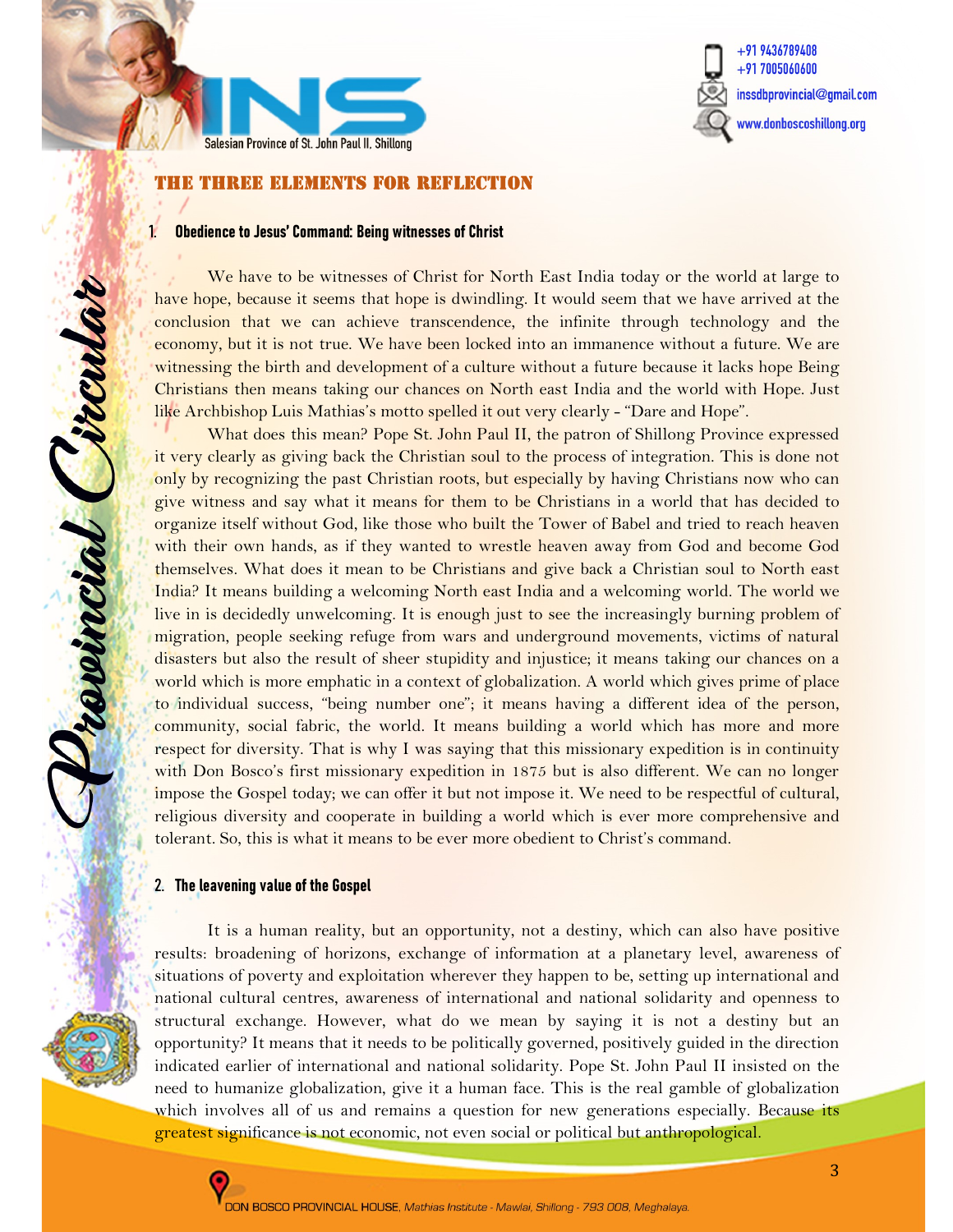



The challenge, then, is that of guaranteeing a globalization focused on the individual, who is the required element of a globalization of solidarity, peace and human sense of belonging. Only by focusing on the human individual, young people, adults, the disabled, migrants, that is, beginning from the littlest and the least, can communion between individuals and communities be given their worth over and above any system, idea or ideology. We insist that the problem in the world is not poverty but the dominant culture, meaning our way of thinking, conceiving of the human person, organizing the social fabric, international relationships that foster individualism, greed, selfishness, the prevalence of individual good of social good, exclusion, segregation. It is from this perspective that we are not convinced that the problem of the world at international level is not just one of "a new governance", as some claim, but that we also have "a new international order".

We need concrete action plans, investment to create new work opportunities, the courage to shift from a scholastic programme of pure instruction to more holistic planning, aware that education is a priority for overcoming poverty and changing culture. UNESCO, in the preamble to its constitution, says that the economic growth of a nation is necessary but not sufficient and that political development is essential but not sufficient, that true welfare depends on the intellectual and moral solidarity of its society. So, we need to try to touch the cultures that have been so affected by this globalization, made hostage to the economy, with the power of the Gospel and our educative presence. To globalize solidarity, peace and human sense of belonging, we need to direct ourselves specially to educating the young. This is more than ever before an opportunity for us, as Salesians, Salesian Family, Salesian Volunteers Movement etc. It is also necessary and urgent to act because young people are the ones most exposed to the risks, unjust and evil power because they lack experience, preparation and are fragile. Young people are called on to enrich peoples, cultures, and transform them by their presence. This was Don Bosco's conviction. Young people are full of new life, and they bring joy and music to our hearts.

So how do we help young people overcome the huge problems they need to tackle such as the desire to want things now, fragmented personality, a do-it-yourself ethic without values? We repeat that in this globalized world we need a new culture: a culture of responsible freedom. Victor Frank used to say that just as the Statue of Liberty had been erected on the East Coast of the USA, sent a gift from France, so on the West Coast they should erect a Statue of Responsibility. We not only need a culture of sense of belonging but also one of duties, a culture of responsible freedom in the service of others that can help us overcome a culture of the logic of power, the prevailing individualism. And what do we need to create this new culture? We need to put in place an essential culture in contrast to the general impoverishment of spiritual and material goods. A culture of love in contrast to idolatry of the body and the prostitution of the spirit we see around us. It requires cultural honesty to call a spade a spade, call what is evil, evil, what is good, good, fearlessly denounce what is unjust, the violation of the sense of belonging of the weak without demonizing or canonizing everything and everyone. It implies overcoming the cult of the body (just look at the hours young people spend on body building and fitness) to the point where it becomes idolatry.

I ask myself where St. Mother Teresa found the light to see the needs of the poor and the energy to do something about it? Not to form "body builders", but to attended to the health and care of the body. It implies the courage to be emphatic, to share our spiritual and material



reservoir Crocelor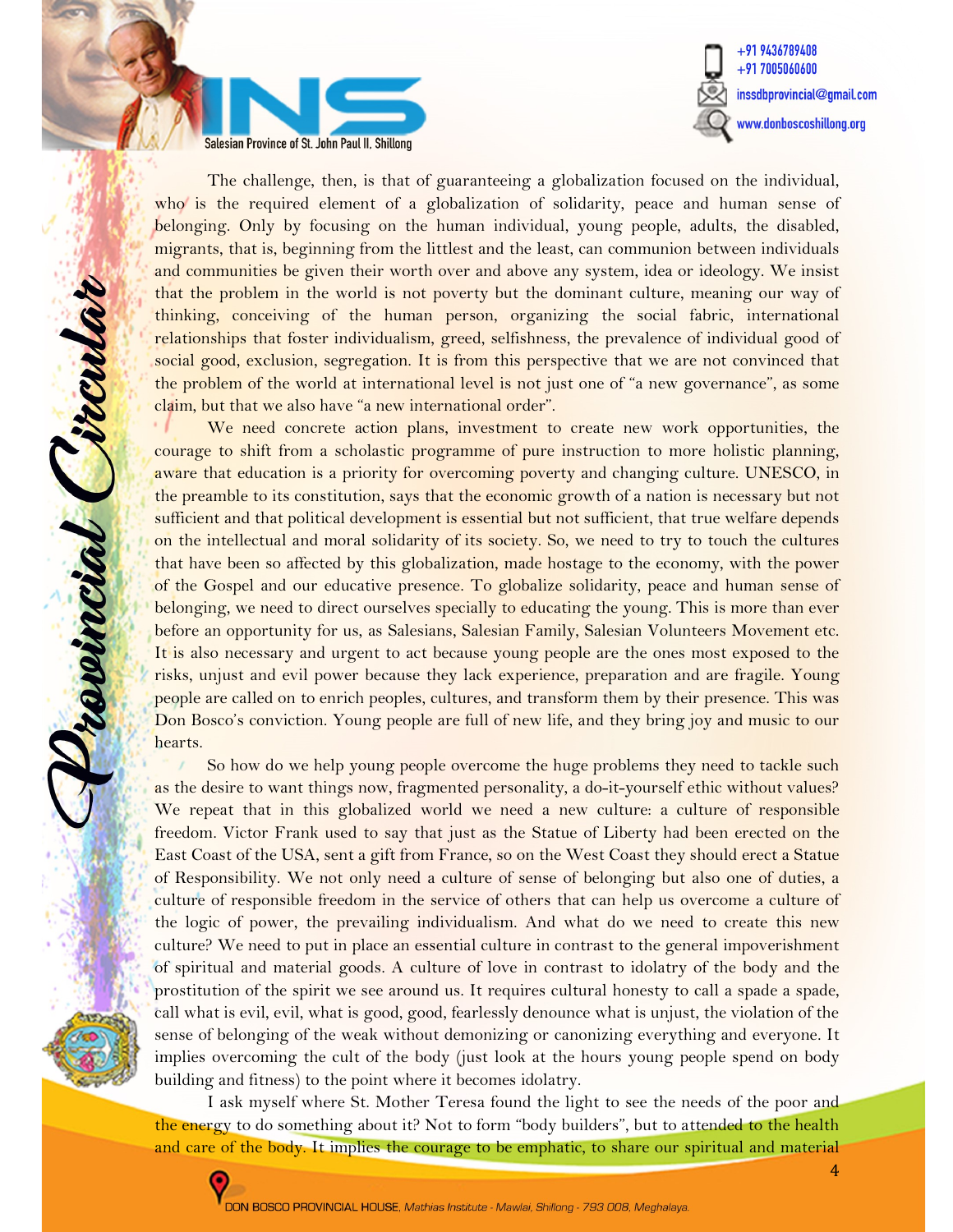



goods and struggle against wastage in nature, language, suffering. It means having the joy of love. So, this is what it means to be convinced as was Don Bosco of the leavening value of the Gospel. All cultures are to be accepted but also purified and uplifted.

#### 3. Predilection for the Young

revincial Circular

So, what should we do? Believe in the centrality of the young, as Jesus said, placing a child or a young person at the centre. This means respect for the sense of belonging to life, safeguarding family life. It means struggling individualism, consumerism, ethical relativism, superficiality. More concretely it means looking after migrants, learning intercultural dialogue, putting more and more faith in education, formation, work, defending marriage, commitment to a much more active citizenship. We need to be builders of peace.

As sons and daughters of Don Bosco, we are, everywhere, true missionaries of the young and youth is our mission land. We live our lives of being missionary disciples by living Don Bosco's missionary spirit. This missionary spirit – summed up in the 'Da mihi animas' – is the heart of pastoral charity, which manifests itself in the 'Oratorian heart', fervor, drive and the capacity for intercultural and inter-religious dialogue. It is the passion for evangelization, especially of young people, and the willingness to be sent wherever there is a need, it is always expressed in the language of Don Bosco 'ci vado io' ('I'll go there') as the 'Salesian motto'. In short, the missionary spirit is typical of every member of the Salesian Family especially the Salesians, because its roots are in Don Bosco's charism itself. It is this missionary spirit that makes us live the Salesian consecrated life "permanently in a mind and heart of mission".



### CENTENARY CELEBRATIONS INAUGURATED

The inauguration of the centenary celebrations was well organized and solemnly inaugurated on 13<sup>th</sup> January 2022 which also marked the arrival of the 11 Salesian Missionaries to Shillong. It was well appreciated by all the confreres, members of the Salesian Family and the whole Archdiocese of Shillong. It began by the hoisting of the Centenary flag by His Grace Most Rev. Victor Lyngdoh DD, the Archbishop of Shillong, surrounded by the priests from the Archdiocese of Shillong, Salesians, the Past Pupils, the laity, the youth, the Cathedral Band and many religious men and women. We then proceeded with the Marian procession from Don Bosco Technical School to the Cathedral of Mary Help of Christians to honour our Lady Help of Christians.

It was followed by the Holy Eucharistic celebration presided by Archbishop Victor Lyngdoh. There was also the releasing of the book Being Salesians Today edited by Fr. Jose Varickasseril and Br. MA Abraham SDB. The celebrations concluded with a family meal at Don Bosco Technical School. I would like to thank and congratulate Fr. AL Jose, Fr. Anthony K, the Executive members of the Salesian Youth Movement, Fr. Pascal Lyngdoh (Parish Priest of the Cathedral) and his collaborators, the Sisters of Little Flower Convent Malki and the Auxilium Convent Nongthymmai and all the confreres. May the Lord continue to bless them. May Mother Mar, Don Bosco and the Salesian Missionaries intercede them all.

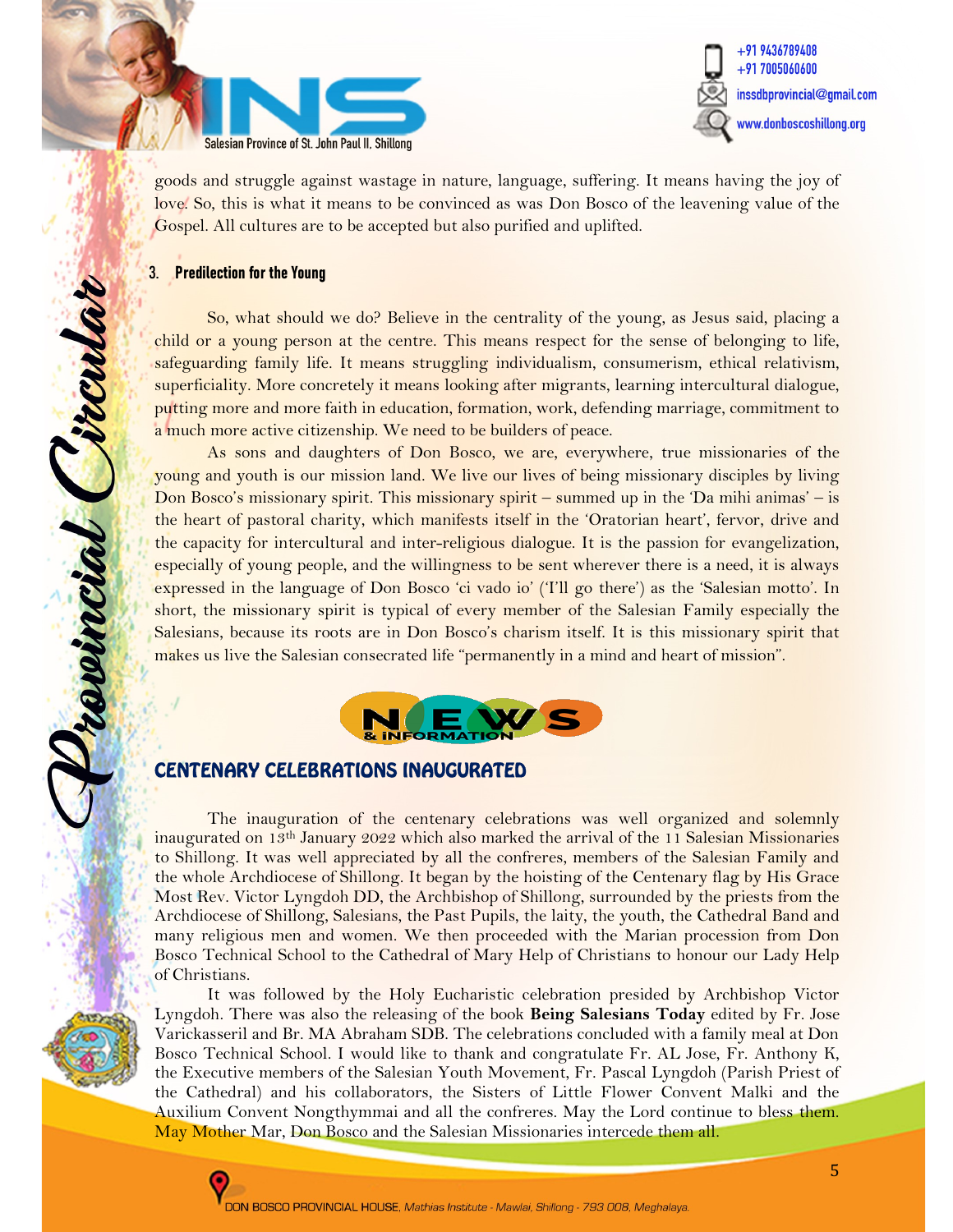



## PRAYERS FOR THE NEWLY APPOINTED SECRETARY GENERAL

We would like to congratulate and thank the Lord for the gift of the newly appointed Secretary General Rev. Fr. Guido Garino. We pray that the good Lord continue to bless, inspire and direct him.

We would also like to appreciate and thank the outgoing Secretary General Council Fr. Stefano Vanoli. We pray that he may be rewarded abundantly by the Lord.

## CONGRATULATIONS! NEWLY ORDAINED PRIESTS OF INS

On behalf of all the confreres of Shillong Province, I would like to congratulate the newly ordained priests viz Fr. Dominic Eddie Ralte Lalrintluanga, Fr. Patrick N Khupzaliana, Fr. Barnabas Syiem and Fr. Jeffrey Kharkongor. May the Lord continue to bless them and guide them.

## NEW PRIESTS DAY 2022

ÿ

Browncial Circula

I would like to inform you and the communities that the INS New priests' day 2022 celebrations will be held at Savio Juniorate on  $13<sup>th</sup>$  February, 2022 at 05.00 pm. All of you are most welcome to celebrate and rejoice with our new priests. Kindly plan and free yourself on this day. Fr. Vice Provincial will be sending the programme of the day.

## BROTHERS HOLIDAY EXPERIENCES

We are very grateful to Fr. Vice Provincial for making the arrangement for our clerics who are doing their studies at Sacred Heart Theological College, Salesian College Dimapur and Don Bosco University to spend their holidays at home and in a few communities/parishes. We hope that they had a fruitful and learning experienced. May the Lord bless them with good health and wisdom. Thank you to the communities which willingly accepted and accommodated them. They really did accompany our young confreres.

# VOCATION CAMP FOR CLASS VII PASSED

We congratulate Fr. John Zosiama, Fr. Mukt Tirkey, Cl. Shemphang Dkhar, the brothers and the community of Savio Juniorate for having hosted, organized and animated the vocation camp. It was held from 06<sup>th</sup> - 10<sup>th</sup> January, 2022. Around 84 boys from the dioceses of Shillong, Nongstoiñ and Jowai attended the vocation camp. We pray for their joyful perseverance. May God bless them all.



ī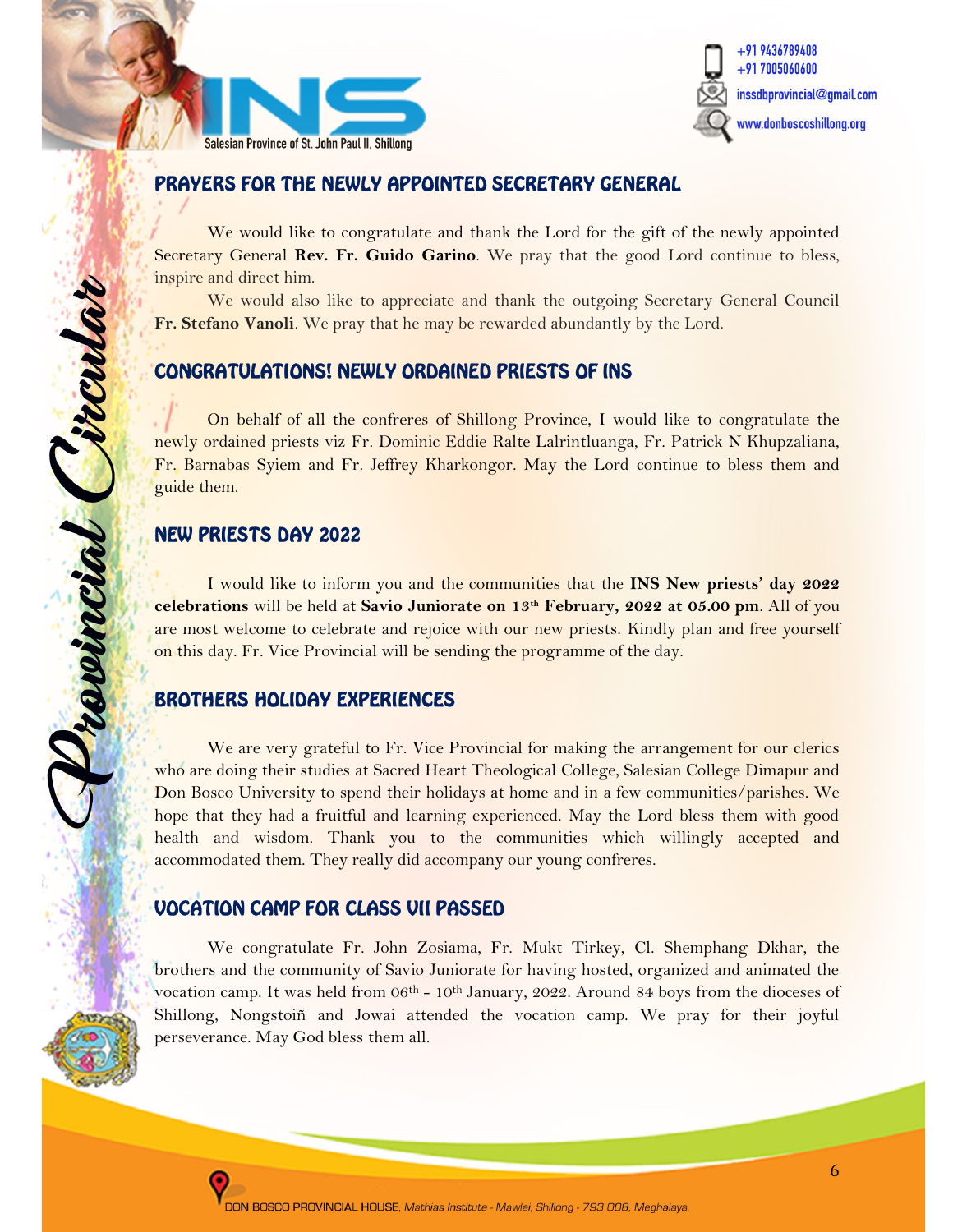



# CONGRATULATIONS FR. ARCADIUS PUWEIÑ

We would like to Congratulate Fr. Arcadius Puweiñ SDB, who has successfully completed his doctorate in Biotechnology from Assam Don Bosco University Guwahati. May the Lord continue to bless him and we wish him all the best.

# HEALTH UPDATES

Let us keep the following confreres in our prayers:

- a) Fr. VK Jose: He is not keeping well these days. His health condition is not stable.
- b) Fr. John Bosco Minj: After he suffered a stroke, he was not able to move on his own since the right side of his body is paralyzed.
- c) Br. Paul Mojo: He is still in the hospital and is undergoing medication.

### WELCOME TO SHILLONG PROVINCE

 I would like to inform you that Fr. Donbor Jyrwa SDB who was a missionary in Czech Republic (CEP) has now returned and joined Shillong Province. On behalf of the province, I would like to warmly welcome him. He has been appointed as Manager and Administrator of Bosco Pnar Jowai.

### BIRTHDAY WISHES

 My prayerful wishes to all those confreres who celebrate their birthday in February. I assure them of my prayers and may God bless them and their ministry.

| <b>Dates</b> | <b>Names</b>                  | <b>Dates</b>                                                                    | <b>Names</b>             |
|--------------|-------------------------------|---------------------------------------------------------------------------------|--------------------------|
| 05           | Cl. Purnajoy Rupini           | 13                                                                              | Fr. Thiewbor Kharsyntiew |
| 07           | Cl. Dominic N Lalhruaitluanga | 15                                                                              | Cl. Joseph Kandulna      |
|              | 08 Fr. John Changsan          |                                                                                 | Cl. Santreki Muliar      |
|              | Fr. Alexius Dkhar             | 19                                                                              | Cl. Riwanki Suchiang     |
|              | 10 Cl. Aldo B Kharkongor      | 20                                                                              | Cl. Jarnel Syiem         |
|              | Cl. Cleophas Lyngdoh          | 22                                                                              | Cl. Bankitlang Lyngkhoi  |
| 11           | Fr. Devasia Vazhayil          | Teach is to number our days, that we may gain<br>a heart of wisdom. Psalm 90:10 |                          |
|              | Fr. Remol R Marak             |                                                                                 |                          |

## CONDOLENCES

ļ

Provincial Circula

Ĩ

We offer our heartfelt condolences to the Provincials, confreres and family members of the confreres who have gone before us. We pray for the repose of the souls of:

- Br. Raphael Kerketta SDB (ING)
- Cl. Laleth Sugan SDB (INM)
- Fr. Kissun Tudu SDB (INC)
- Mr. PM Devasia, the eldest brother of Fr. PM Mathew
- Mr. Michael Jino Pala, the eldest brother of Fr. Bernard Pala
- Mrs. Sophia Melisibon Nongrang, the beloved mother of Fr. Patrick Nongrang